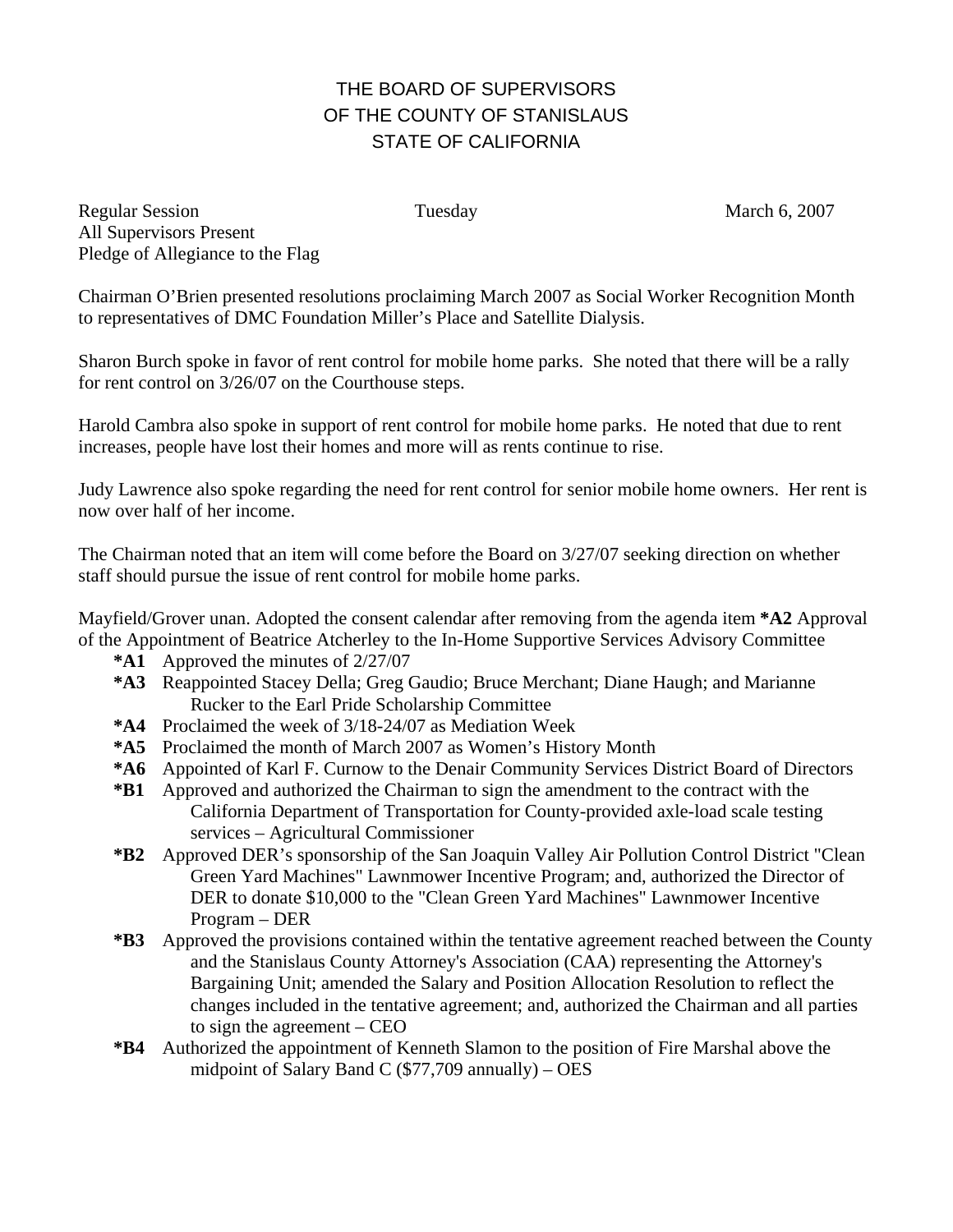- **\*B5** Approved the design, plans and specifications and to proceed with bid packages for concessions equipment, floors and wall coverings which are necessary for the completion of the Gallo Center for the Arts Project; authorized the Project Manager to issue notices inviting bids for the bid packages and set the bid opening date as 4/18/07, no later than 2:00 p.m.; authorized the Project Manager to adjust the bid opening dates if necessary if bidding conditions warrant a time extension; and, authorized the Project Manager to obtain continued professional services through project completion, provided the costs are within the project budget – CEO
- **\*D1** Approved Phase One (\$395,000) of a \$750,000 agreement between Stanislaus County and Stantec Consulting Inc. to provide design consulting services per the Scope of Services for the Empire Infrastructure Improvement Project; and, authorized the GSA Director/Purchasing Agent to execute the agreement – Planning

O'Brien/Grover (3-2)(DeMartini and Mayfield opposed) **B6** Authorized the formation of an Ad Hoc Committee comprised of Supervisor DeMartini and Supervisor Monteith to oversee the 12-month negotiation process for development of the Crows Landing Air Facility Project; approved a preliminary next steps outline for the 12-month exclusive negotiation timeline; and, authorized the CEO to negotiate a Guidance Package Agreement with PCCP West Park to include various tasks and responsibilities, which may include staff time and cost reimbursement – CEO

#### **Recessed to sit as the Stanislaus County Redevelopment Agency at 9:40 a.m.**

Grover/Monteith unan. **9:25am II.** Approved the consent calendar

- **9:25am** \***III-A** Approved the minutes of 12/12/06
- **9:25am** \***IV-A** Accepted the Stanislaus County Internal Audit Division's Proposal to Conduct 2006/07 Audit

Grover/DeMartini unan. **9:25am VI-B** Authorized staff to prepare and submit a Letter of Commitment for the United Way of Stanislaus County to the California Partnerships for the San Joaquin Valley Seed Grant Program to provide workforce development services to the Redevelopment area

Mayfield/Grover unan. **9:25am VI-C** Accepted the FY 2006 Mid-Year, Keyes Storm Drain Infrastructure Project Update

The Chairman presented a resolution commending Deputy Director James S. Duval upon his retirement from the Redevelopment Agency and County service.

## **Reconvened to sit as the Stanislaus County Board of Supervisors at 9:58 a.m.**

Grover/Monteith unan. **B7** Accepted report of DA regarding Real Estate Fraud Prosecution Trust Fund pursuant to California Government Code §27388(d)(1) and §27388(d)(2): and, approved the continuation of this program and current funding levels in FY 2007/08 with any changes considered as part of the Proposed Budget adoption – DA

Grover/Monteith unan. **B8** Accepted Consumer Fraud Report from the District Attorney's Office; and, approved the continuation of this program and current funding levels in FY 2007/08 with any changes considered as part of the Proposed Budget adoption – DA